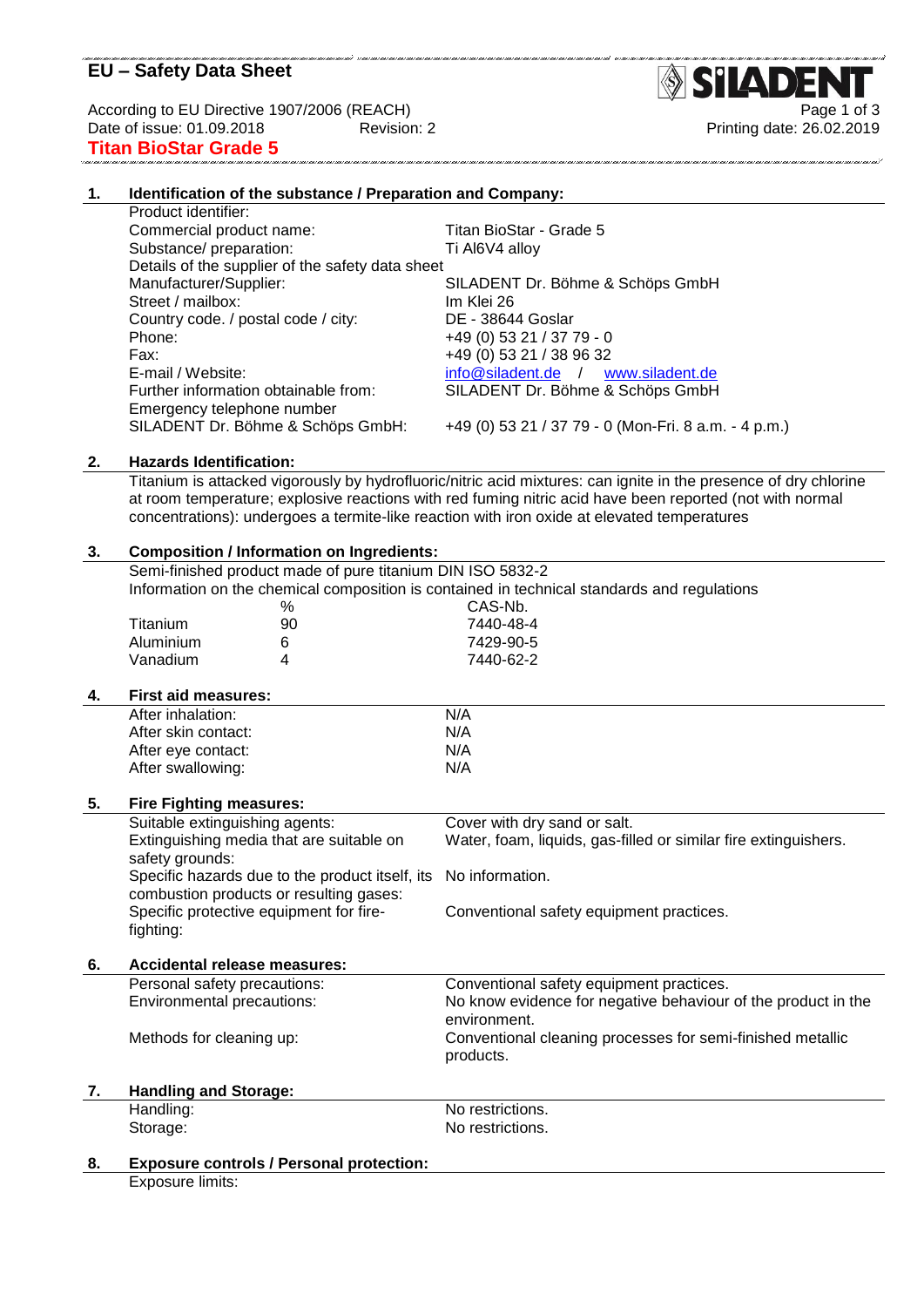# **EU – Safety Data Sheet**

According to EU Directive 1907/2006 (REACH)<br>Date of issue: 01.09.2018 Revision: 2 **Titan BioStar Grade 5**

.<br>1972 waa 2 maa 2 maa 2 maa 2 maa 2 maa 2 maa 2 maa 2 maa 2 maa 2 maa 2 maa 200



.<br>Santa canta como canto canta canta canta canta canta canta canta canta canta canta canta canta c

|     | Measures for limiting Exposure and                       |                                                                 |
|-----|----------------------------------------------------------|-----------------------------------------------------------------|
|     | Monitoring:                                              |                                                                 |
|     | Technical measures:                                      |                                                                 |
|     | Parameters to monitor:                                   | None.                                                           |
|     | Personal protective equipment:                           |                                                                 |
|     | Breathing protections:                                   |                                                                 |
|     |                                                          |                                                                 |
|     | Skin protection:                                         | Protective gloves.                                              |
|     | Eye protection:                                          | Safety glasses.                                                 |
|     | Body protection:                                         | Suitable protective clothing.                                   |
|     |                                                          |                                                                 |
| 9.  | <b>Physical and chemical properties:</b>                 |                                                                 |
|     | Appearance:                                              | Silver-gray metal, similar to stainless steel, generally duller |
|     |                                                          | appearance.                                                     |
|     | Physical state:                                          | Solid                                                           |
|     |                                                          |                                                                 |
|     | Odour:                                                   | None                                                            |
|     | PH-value:                                                | N/A                                                             |
|     | Melting point / Melting range:                           | Ca. 1650°C                                                      |
|     | Boiling point or range:                                  | Ca. 3660°C                                                      |
|     | Flash point:                                             | No information.                                                 |
|     | Flammability:                                            | No flammability for the rod metal: accumulations of machining   |
|     |                                                          | chips or other finely divided forms of the substance should be  |
|     |                                                          | avoided, and these should be removed from the vicinity of       |
|     |                                                          | active machines and stored temporarily in closed steel          |
|     |                                                          | containers at a separate location.                              |
|     | Self-ignitability:                                       | Can ignite in the presence of dry chlorine at room temperature. |
|     | Explosion hazard:                                        | Explosive reactions with red fuming nitric acid have been       |
|     |                                                          | reported (not with normal concentrations).                      |
|     |                                                          |                                                                 |
|     | Oxidizing properties:                                    | No information.                                                 |
|     | Vapour pressure:                                         | No information.                                                 |
|     | Relative density:                                        | 4,5 $g/cm3$                                                     |
|     | Solubility:                                              | Insoluble in water.                                             |
|     | Partition coefficient:                                   | No information.                                                 |
|     | Other data:                                              |                                                                 |
|     |                                                          |                                                                 |
| 10. | <b>Stability and Reactivity:</b><br>Conditions to avoid: | Titanium is attacked vigorously by hydrofluoric/nitric acid     |
|     |                                                          |                                                                 |
|     |                                                          | mixtures                                                        |
|     | Substances to avoid:                                     | Can ignite in the presence of dry chlorine at room temperature; |
|     |                                                          | explosive reactions with red fuming nitric acid have been       |
|     |                                                          | reported (not with normal concentrations): undergoes a          |
|     |                                                          | termite-like reaction with iron oxide at elevated temperatures. |
|     | Hazardous decomposition products:                        |                                                                 |
|     | Necessary / available stabilizer:                        |                                                                 |
|     | Hazardous exothermic reactions:                          |                                                                 |
|     | Hazardous decomposition products on                      | None.                                                           |
|     | contact with water:                                      |                                                                 |
|     | Decomposition to unstable:                               | None.                                                           |
|     |                                                          |                                                                 |
| 11. | <b>Toxicological Information:</b>                        |                                                                 |
|     | Inhalation:                                              | Titanium is non-toxic and is safe to handle in bulk form.       |
|     | Skin contact:                                            | However, if titanium dust or vapours are produced, it is        |
|     |                                                          | recommended to provide adequate suction or ventilation, in      |
|     |                                                          | order to avoid contact with the eyes or respiratory organs.     |
|     | Eye contact:                                             |                                                                 |
|     | Swallowing:                                              |                                                                 |